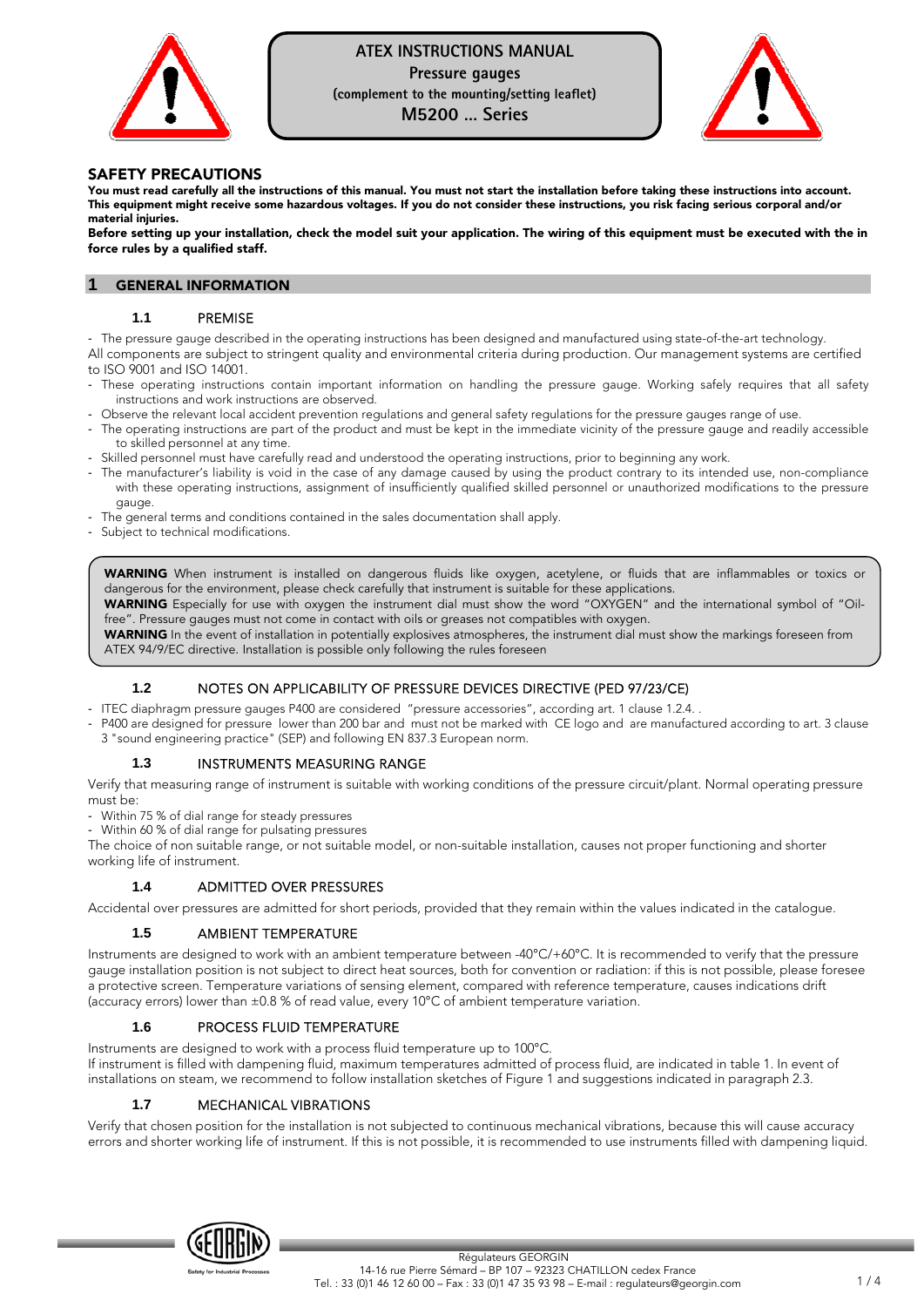## **1.8** PULSATING PRESSURES

In the event that instrument is subjected to pulsating pressures, please foresee a dampening protection, like mechanical dampeners (screw type or porous disc type) or restriction screw inserted into the socket. These accessories are available upon request.

### **1.9** INSTALLATION IN POTENTIALLY EXPLOSIVES ATMOSPHERES (GAS AND DUST)

**1.9.1** DIAL MARKING



## **1.9.2** SPECIFICATIONS

## Operating temperatures

Ambient: -20 … +60°C

With option silicone oil filling: -40 … +60°C

Medium: The permissible medium temperature does not only depend on the instrument design, but also on the ignition temperature on the surrounding gases, vapors or dust. Both aspects have to be taken into account. For permissible maximum medium temperatures see table 1.

Attention: With gaseous substances, the temperature may increase as a result of compression warming. In this case it may be necessary to throttle the rate of change of pressure or reduce the permissible medium temperature.

Table 1: Temperature classification

|                     |                 | Maximum process temperature | Temperature class |                |        |  |
|---------------------|-----------------|-----------------------------|-------------------|----------------|--------|--|
| Ambient temperature | Dry             |                             | Liquid filled     | Gas            | Dust   |  |
|                     |                 | Glycerine                   | Silicon oil       |                |        |  |
|                     | $60^{\circ}$ C  | $60^{\circ}$ C              | $60^{\circ}$ C    | T6             | T85°C  |  |
| $-25/+65^{\circ}$ C | $85^{\circ}$ C  | $85^{\circ}$ C              | $85^{\circ}$ C    | T5             | T100°C |  |
|                     | $110^{\circ}$ C | $100^{\circ}$ C             | $100^{\circ}$ C   | T <sub>4</sub> | T135°C |  |

#### **2** INSTALLATION

#### **2.1** PROCESS INSTALLATION

For the process installation of the instrument, we recommend to use the key flat foreseen on the instrument socket.

WARNING: Do not use the case for to screw or lock the instrument to the process connection.

In the event that instrument will be surface or panel mounted, it is necessary to foresee a flexible piping to connect it to the process. The sealing of process connection is normally guaranteed by using:

A flat gasket, if using cylindrical connections

A sealing material, such as PTFE tape, if using tapered connections (NPT or BSPT).

The serration torque depends only from gasket type.

WARNING: When pressure is applied for the first time to the mounted instrument, please check the sealing of the connection, especially when instrument is mounted with dangerous and/or toxic and/or aggressive fluids. Please be very careful with this check, if process fluid is dangerous.

## **3** CALIBRATION AND CHECK

As good practice, is better to make a complete check of the instruments twice per year.

The calibration check is normally made by comparing the instrument with a suitable test instrument. Check is carried out on the main divisions of the dial, following the prescription of European normative EN 837.

It is possible to make a fast check of functioning and accuracy of the instrument, verifying the pointer indication at beginning of scale (zero indication).

If zero pointer indication, at atmospheric pressure, is within the 2% of range, it will be highly probable that instrument is in good efficiency. A zero drift of more than 2% could mean a stress fatigue of the instrument.

Every pressure gauge that has been subjected to abnormal working conditions must be substituted.

#### WARNING:

The check of the instrument, during the working operations, will be possible only if the same is equipped with relevant manifold and if the process fluid is not toxic or dangerous. (See typical installation Figure 2).

Every instrument that, also apparently, shows elevated indication errors, must be immediately removed from the service, especially if process fluid is dangerous or toxic.

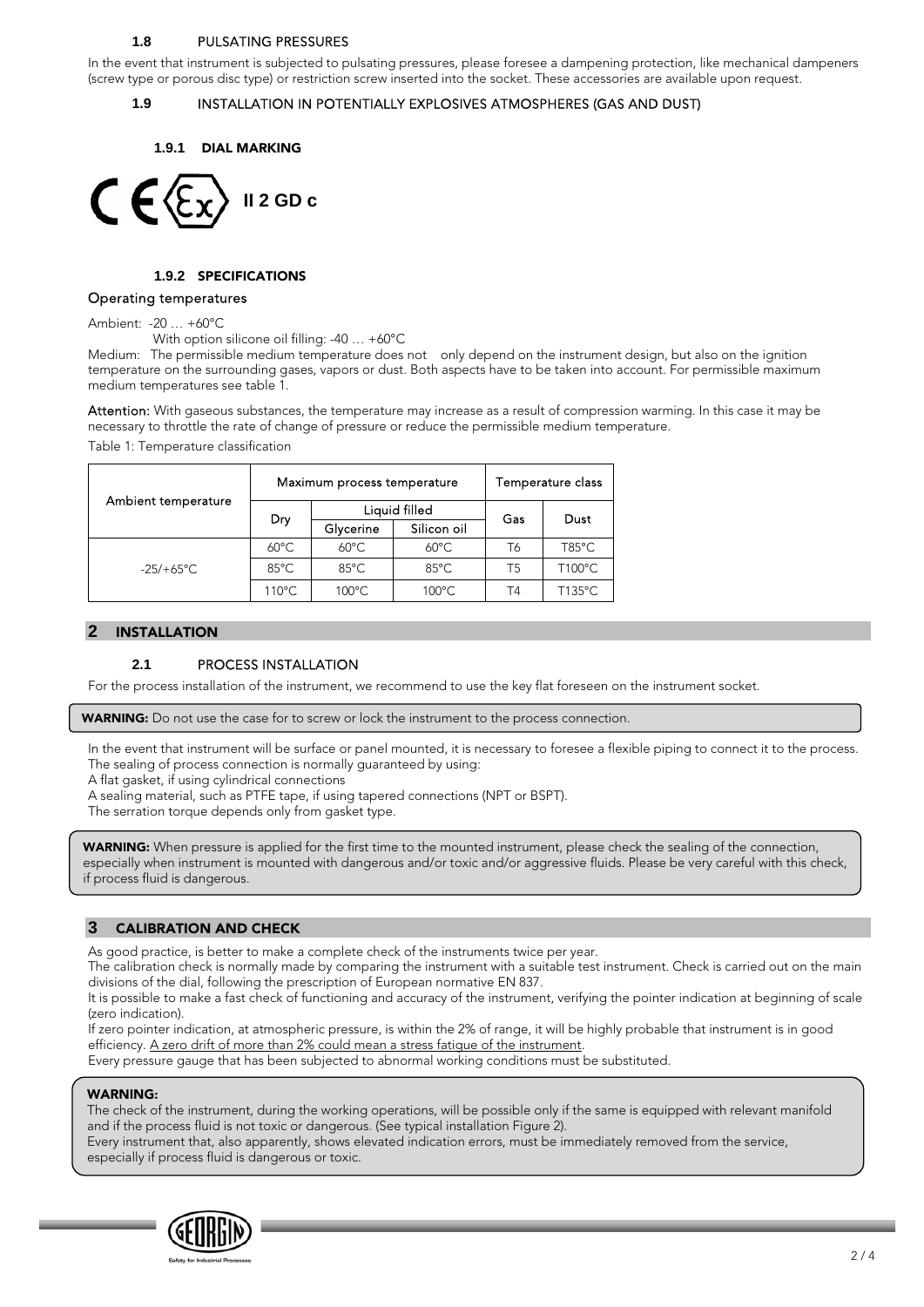## **4** MAINTENANCE

The instrument doesn't need any particular maintenance.

Do not lubricate the moving parts because this could attract dust and to form particles and impurities that could produce malfunctions or accuracy errors.

WARNING: In event of accidental breaking of instrument transparent, it is necessary to substitute it immediately, taking care of removing all the small pieces into the case. The substitution of transparent is mandatory if instrument is mounted in potentially explosives atmospheres with dust.

## **4.1** ZERO ADJUSTMENT OF INSTRUMENT

If the instrument needs zero adjustment, after removing bayonet ring and transparent, is necessary to act on the micrometric screw, situated on the pointer. We suggest using proper tools to open the bayonet ring, if it is strongly closed. (e.g. opening belt)

## **4.2** INSTRUMENTS WITH LIQUID FILLING

The level of dampening fluid must be periodically controlled. If a further filling is necessary, we recommend however to don't fill over 75 % of case diameter.

## **4.3** CLEANING

External cleaning of the instrument could be done by using a sponge with soaped water.

Internal cleaning, necessary in case you need to verify calibration with a hydraulic press, could be made by using compressed air inside the socket hole. Please be careful to the process fluid traces that could remain inside the sensing element, especially if fluid is toxic or dangerous.

WARNING : The instruments that are mounted in potentially explosives atmospheres due to burnable dust, must be periodically externally cleaned for to avoid the dust accumulation.

## **5** PUT OUT OF SERVICE

Before to dismount the instrument from the working circuit is necessary to control that:

- Instrument is isolated from process fluid
- No pressure is present inside the instrument
- Temperature of the case is not excessive
- Please be careful to the process fluid traces that could remain inside the sensing element, especially fluid is toxic or dangerous.

## **6** DEMOLITION

The instrument is essentially made in stainless steel. Therefore, after removing transparent, gasket, plugs and after removing all the process fluid traces from the wetted parts (especially if fluid is dangerous for peoples or ambient) the instrument could be recycled or scrape

## **7** DIMENSIONS

## PRESSURE GAUGES SERIES M5200

Outline dimensions and weights for direct mounting type



| <b>CASE</b> diameter | Range          | d   | a  | b    | D <sub>2</sub> |                 | h±2 | v  | Weight   |
|----------------------|----------------|-----|----|------|----------------|-----------------|-----|----|----------|
| 100                  | 10 to 16 mbar  | 174 | 17 | 49.5 | 101            | 1/2" BSP or NPT | 135 | 55 | 2.6kg    |
| 160                  | 10 to 16 mbar  | 174 | 17 | 49.5 | 161            | 1/2" BSP or NPT | 165 | 55 | $3.2$ kg |
| 100                  | 25 to 250 mbar | 150 | 17 | 49.5 | 101            | 1/2" BSP or NPT | 135 | 55 | $2.4$ kg |
| 160                  | 25 to 250 mbar | 150 | 17 | 49.5 | 161            | 1/2" BSP or NPT | 165 | 55 | $3.0$ kg |
| 100                  | 0,4 to 40 bar  | 100 | 17 | 49.5 | 101            | 1/2" BSP or NPT | 135 | 55 | 1.8 kg   |
| 160                  | 0,4 to 40 bar  | 100 |    | 49.5 | 161            | 1/2" BSP or NPT | 165 | 55 | 2.2 kg   |